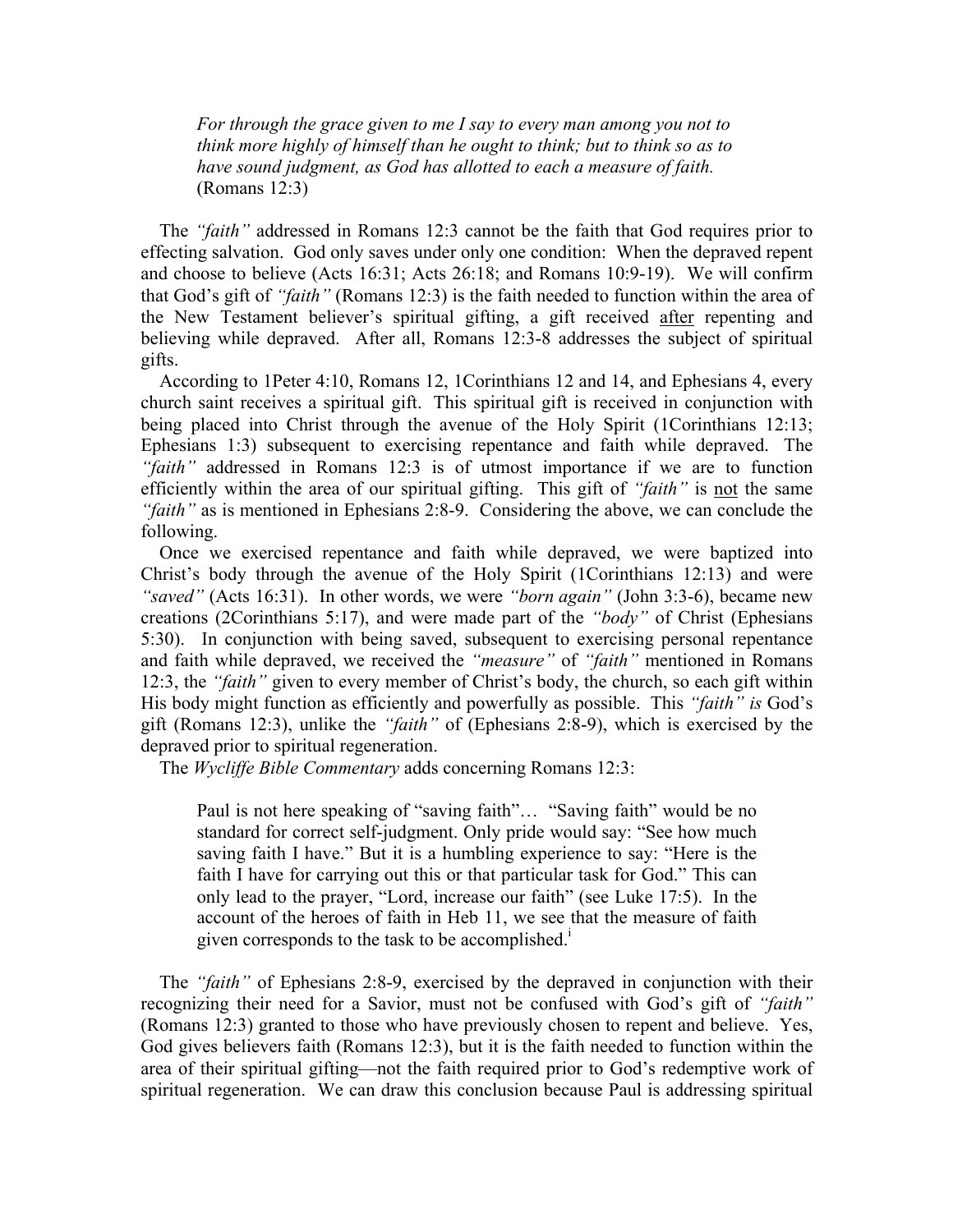gifts in Romans 12. Thus, the *"measure of faith"* of Romans 12:3, given to New Testament believers once they are in Christ, cannot be equated with the *"faith"* of Ephesians 2:8-9—the *"faith"* exercised by the depraved prior to salvation. Those who fail to make this distinction entangle themselves in numerous theological inconsistencies. After all, why would God plead for the lost (depraved) to exercise faith, all of whom will not be saved, if He were the source of such faith, determining from eternity past who will or will not receive it? Such a scenario would make Jesus appear foolish in passages such as Matthew 23:37:

*"O Jerusalem, Jerusalem, who kills the prophets and stones those who are sent to her! How often I wanted to gather your children together, the way a hen gathers her chicks under her wings, and you were unwilling.* (Matthew 23:37)

 The unbelieving Jews rejected Jesus' offer of salvation due to being *"unwilling."* Their unbelief, therefore, did not result from God failing to provide repentance and faith, as some have incorrectly assumed. (Matthew 23:37 is discussed in much greater depth in our *God's Heart* series.)

God's *"purpose,"* desire, and will for man can be rejected:

*But the Pharisees and the lawyers rejected God's purpose for themselves, not having been baptized by John.* (Luke 7:30)

*who desires all men to be saved and to come to the knowledge of the truth.*   $(1Timothy 2:4)$ 

*The Lord is not slack concerning his promise, as some men count slackness; but is longsuffering to us-ward, not willing that any should perish, but that all should come to repentance.* (2Peter 3:9 KJV)

 Before moving forward, we must correctly answer the following question: "Is the repentance needed for salvation God's gift, or does it originate with man?"

*He is the one whom God exalted to His right hand as a Prince and a Savior, to grant repentance to Israel, and forgiveness of sins.* (Acts 5:31)

 Must God give us faith and repentance before we can repent and believe? Some people would answer with a resounding, "Yes!" Does this idea line up with the full counsel of God's Word? *"Peter and the apostles"* (Acts 5:29) stated that both *"repentance"* and *"forgiveness"* have been granted to *"Israel"* (Acts 5:31).

 For proper interpretation, we must first understand that the word *"Israel"* in this context points to everyone of Jewish descent, not just Jewish believers. The apostles were speaking to the leaders of the Jews, most of whom had rejected Jesus' Messiahship. Had the apostles been speaking of Jewish believers only, and not the entire Jewish nation, they would have stated this fact in the text. Hence, for *"Israel"* in this context to mean anything other than the entire Jewish nation would have been misleading